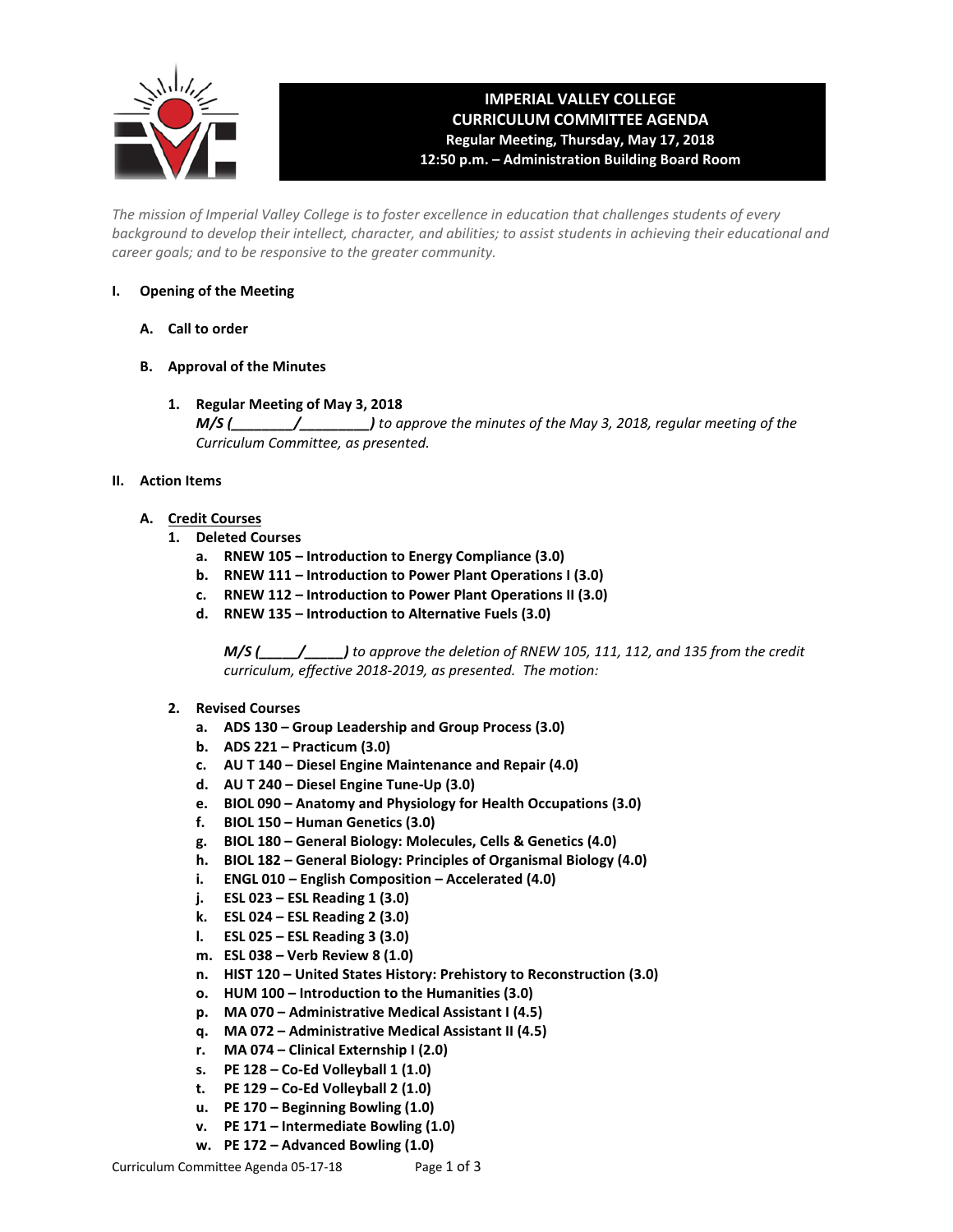- **x. PE 209 – Introduction to Kinesiology (3.0)**
- **y. PSY 130 – Group Leadership and Group Process (3.0)**
- **z. PSY 221 – Practicum (3.0)**
- **aa. SOC 102 – Contemporary Social Problems (3.0)**
- **bb. SOC 110 – Marriage and the Family (3.0)**

*M/S (\_\_\_\_\_/\_\_\_\_\_\_) to approve the update to items a. thru bb. above, as indicated in CurricUNET, effective 2018-2019. The motion:*

- **3. New Courses**
	- **a. HE 106 – Introduction to Nutrition Science (3.0)**
	- **b. PSY 211 – Cognitive Psychology (3.0)**

*M/S (\_\_\_\_\_/\_\_\_\_\_\_) to approve the addition of HE 106 and PSY 211 to the credit curriculum, effective 2018-2019, as presented. The motion:*

#### **B. Distance Education Courses – Addendum Documentation**

- **1. ENGL 010 – English Composition – Accelerated (4.0)**
- **2. ESL 024 – ESL Reading 2 (3.0)**
- **3. ESL 025 – ESL Reading 3 (3.0)**
- **4. ESL 038 – Verb Review 8 (1.0)**
- **5. HIST 100 – Early World History (3.0)**

*M/S (\_\_\_\_\_\_/\_\_\_\_\_\_) to approve the Distance Education Addendum for ENGL 010, ESL 024, ESL 025, ESL 038, and HIST 100, effective 2018-2019, to provide greater access and allow the inclusion of all modalities of learning, as presented. The motion:*

#### **C. Degrees and Certificates**

- **1. Revised Degrees and Certificates**
	- **a. Nursing RN Degree**
	- **b. Nursing VN Degree and Certificate**

*M/S (\_\_\_\_\_\_\_/\_\_\_\_\_\_\_) to approve the revision to the Nursing RN Degree and Nursing VN Degree and Certificate, effective 2018-2019, as presented. The motion:*

*\*Note: RN Revision – to move COMM 100 from Additional Program Requirements to Prerequisites for the major section. VN Revision – to add BIOL 220 and move PSY 204 to Prerequisites for the major/cert section and move VN 116 to 3rd semester.*

#### **D. Catalog Textual Items**

#### **1. Admission – Eligibility and Application (Catalog page 12)**

*M/S (\_\_\_\_\_\_/\_\_\_\_\_\_) to approve the revision to the Eligibility and Application section, catalog page 12, effective 2018-2019, as presented. The motion:*

## **2. IVC Graduation Requirements Chart**

*M/S (\_\_\_\_\_\_/\_\_\_\_\_\_) to approve the revision to the IVC Graduation Requirements Chart, effective 2018-2019, as presented. The motion:*

## **3. Transfer Planning (Catalog page 53)**

*M/S (\_\_\_\_\_\_/\_\_\_\_\_\_) to approve the revision to the Transfer Planning section, catalog page 53, effective 2018-2019, as presented. The motion:*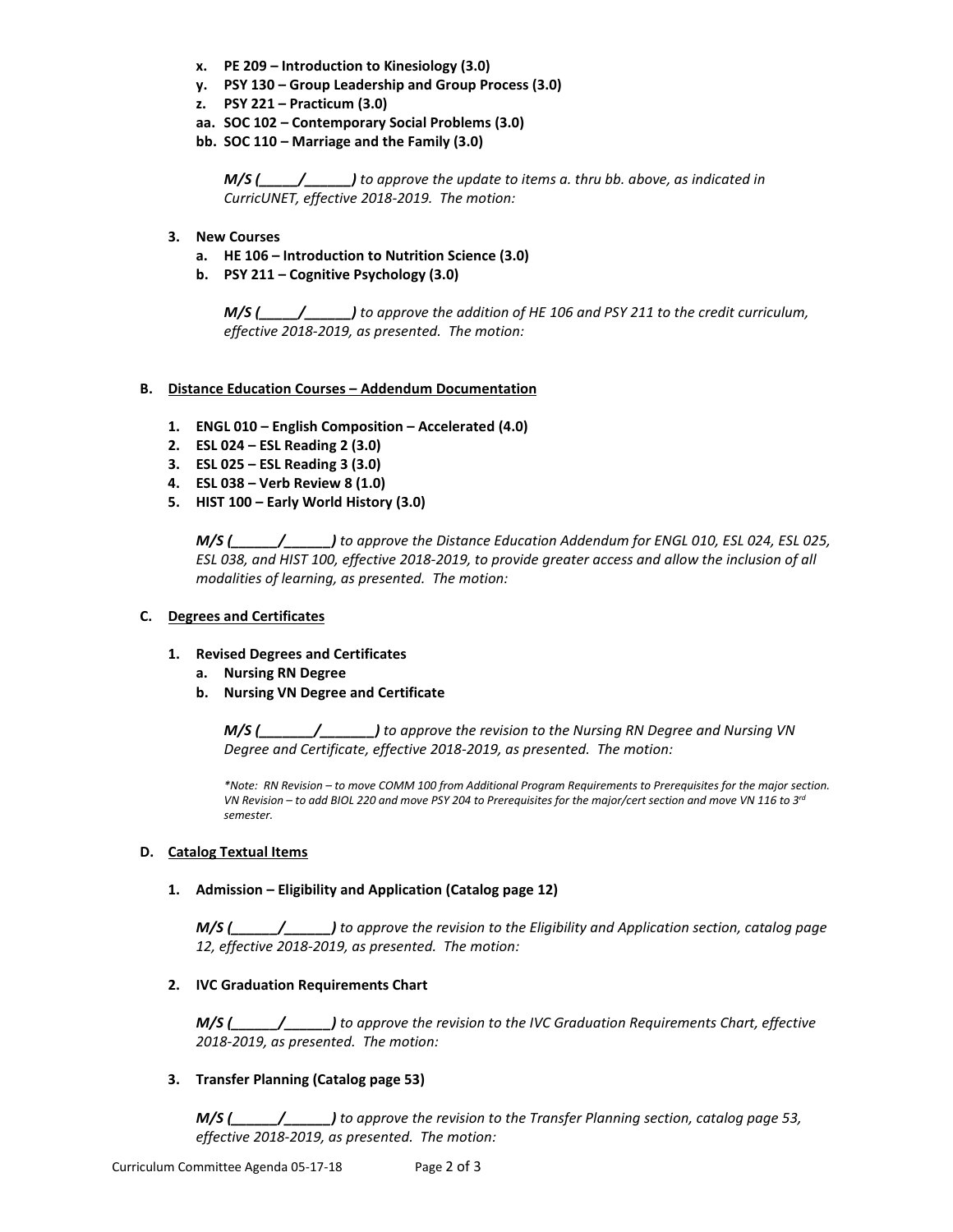### **III. Discussion Items**

**1. Process for Local Certificates - Efrain**

#### **IV. Information Items**

- **V. Other Items**
- **VI. Next Regular Meeting: June 7, 2018, 12:50pm in the Board Room**
- **VII. Adjournment**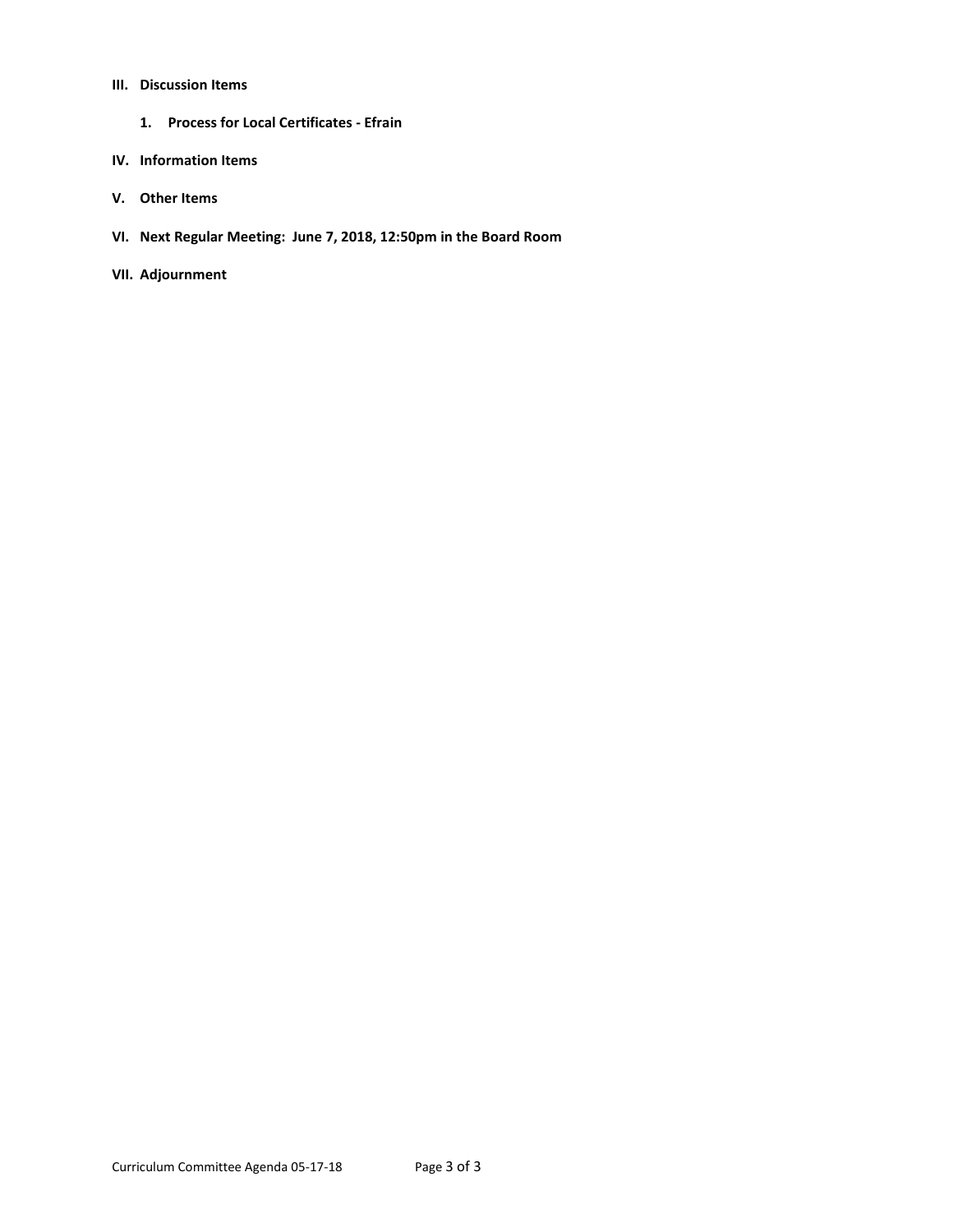

# **IMPERIAL VALLEY COLLEGE CURRICULUM COMMITTEE MINUTES (Unadopted) Regular Meeting, Thursday, May 3, 2018**

**12:50 p.m. – Room 804**

| Present:            | ⊠Martha Garcia      | <b>⊠Craig Blek</b>    | $\square$ Tina Aguirre | ⊠Andrew Robinson          |  |
|---------------------|---------------------|-----------------------|------------------------|---------------------------|--|
|                     | ⊠Michael Heumann    | ⊠Xochitl Tirado       | <b>ØDaniel Gilison</b> | $\Box$ Carol Hegarty      |  |
|                     | ⊠Allyn Leon         | ⊠Jose Velasquez       | ⊠Norma Nava            | $\Box$ Trinidad Argüelles |  |
|                     | ⊠Andres Martinez    | $\Box$ Jose Ruiz      | $\Box$ Sydney Rice     | ⊠Beatriz Avila for        |  |
|                     |                     |                       |                        | Kristen Gomez             |  |
|                     | <b>⊠Kevin White</b> | $\Box$ Cathy Zazueta  | □ASG Representative    |                           |  |
|                     |                     |                       |                        |                           |  |
| <b>Consultants:</b> | $\Box$ Efrain Silva | $\Box$ Becky Green    | $\Box$ Vikki Carr      | $\Box$ David Drury        |  |
|                     | ⊠David Zielinski    | $\square$ Norma Nunez | $\Box$ Kevin Howell    | $\square$ Lennor Johnson  |  |
|                     | $\Box$ Betsy Lane   |                       |                        |                           |  |
| Ex-officio          |                     |                       |                        |                           |  |
| <b>Visitors:</b>    | Cesar Supnet        | Analise Garcia        | James Patterson        | Veronica Soto             |  |
|                     | David Poor          |                       |                        |                           |  |
| <b>Recorder:</b>    | Dixie Krimm         |                       |                        |                           |  |

## **I. Opening of the Meeting**

## **A. Call to order**

Craig Blek called the regular meeting of the Imperial Valley College Curriculum Committee to order at 12:57 pm on Thursday, May 03, 2018.

#### **B. Approval of the Minutes**

#### **1. Regular Meeting of April 19, 2018**

*M/S/C (White/Leon) to approve the minutes of the April 19, 2018, regular meeting of the Curriculum Committee, as presented.* 

## **II. Action Items**

## **A. Credit Courses**

- **1. Revised Courses**
	- **a. MUS 110 – Beginning Musicianship I (1.0)**
	- **b. MUS 112 – Beginning Musicianship II (1.0)**
	- **c. MUS 163 – Applied Music I (1.0)**
	- **d. MUS 164 – Applied Music II (1.0)**
	- **e. MUS 165 – Applied Music III (1.0)**
	- **f. MUS 166 – Applied Music IV (1.0)**
	- **g. MUS 210 – Intermediate Musicianship I (1.0)**
	- **h. MUS 212 – Intermediate Musicianship II (1.0)**
	- **i. MUS 222 – Intermediate Harmony II (3.0)**

*M/S (Leon/White) to approve the update to items a. thru i. above, as indicated in CurricUNET, effective 2018-2019. The motion carried.*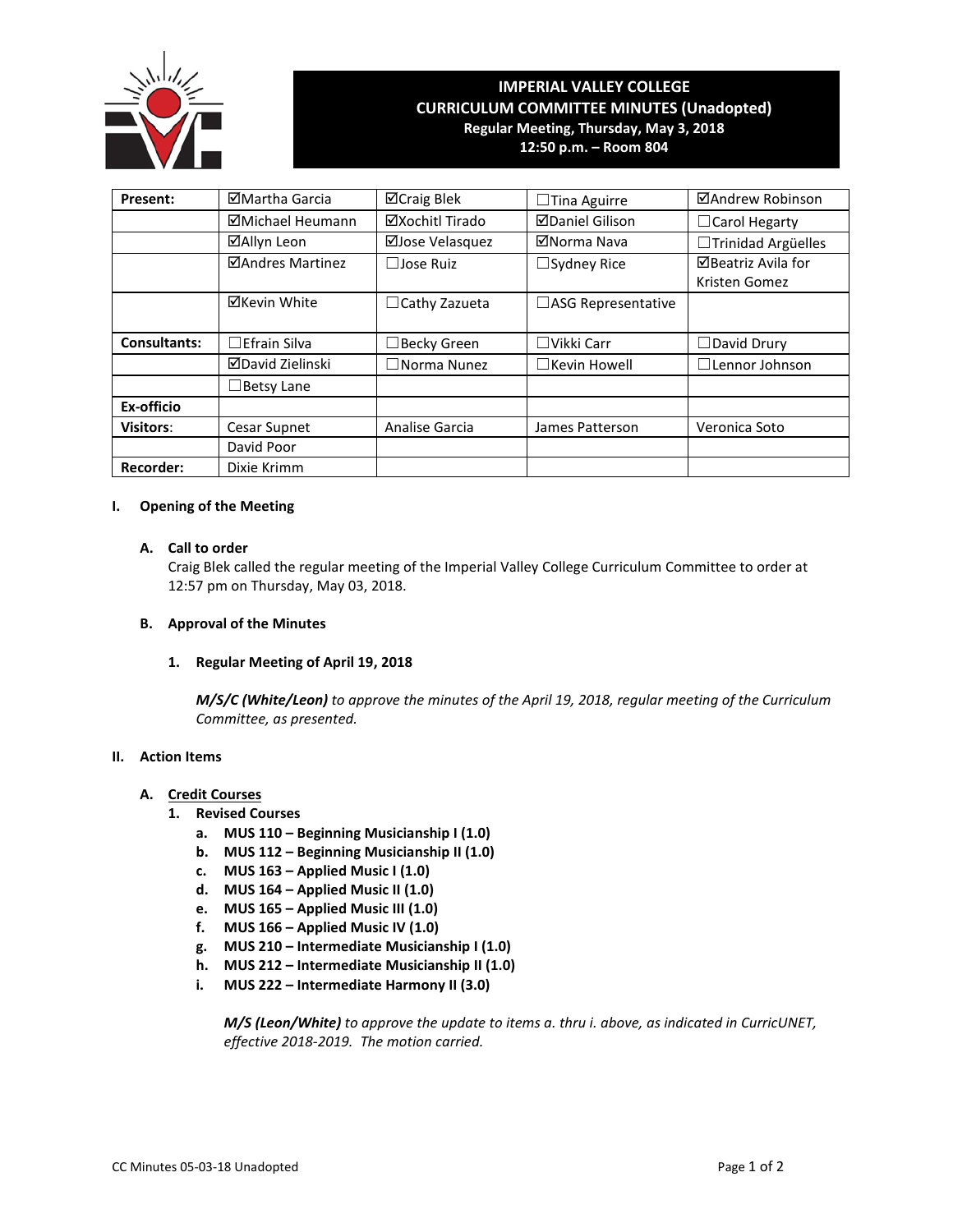#### **B. Catalog Textual Items**

#### **1. Fire Academy Appendix**

*M/S (Leon/White) to approve the addition of the Fire Academy Appendix, effective 2018- 2019, as presented. The motion carried.*

#### **2. IVC Graduation Requirements Chart**

*M/S (Leon/Tirado) to approve the revision to the IVC Graduation Requirements Chart, effective 2018-2019, as presented. The motion carried.*

#### **III. Discussion Items**

#### **IV. Information Items**

#### **V. Other Items**

CART will meet Tuesday, May 15th – they will be making a recommendation to Academic Senate to encourage the Senate to work with the CIO to provide representation from each department for an outcomes committee. There would also be a recommendation to task the curriculum committee for updating the program pathways, including faculty recommendation for GE courses. The curriculum committee would also be tasked with creating 3-4 "Meta Majors" by 2020.

#### **VI. Next Regular Meeting: May 17, 2018, 12:50pm in the Board Room**

#### **VII. The meeting adjourned at 1:00 p.m.**

In accordance with the Ralph M. Brown Act and SB 751, minutes of the IVC Curriculum Committee record the votes of all committee members as follows: (1) Members recorded as absent are presumed not to have voted; (2) the names of members voting in the minority or abstaining are recorded; (3) all other members are presumed to have voted in the majority.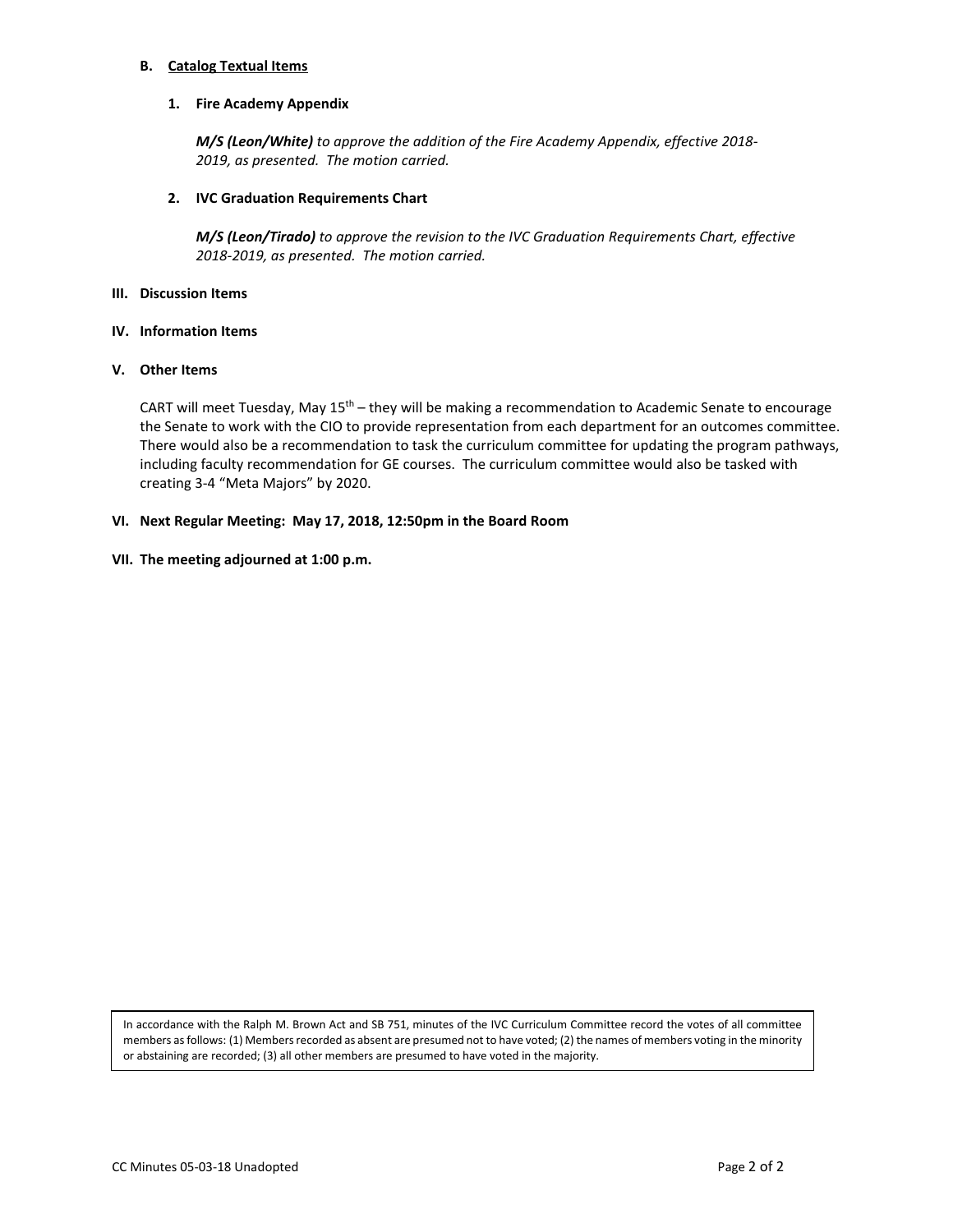|                 | <b>CC Meeting 05-17-18</b>                        |     | <b>Banner</b>                                     | <b>State</b> |  |
|-----------------|---------------------------------------------------|-----|---------------------------------------------------|--------------|--|
| <b>ADS 130</b>  | <b>Group Leadership and Group Process</b>         |     | 3.0 Text update                                   |              |  |
| <b>ADS 221</b>  | Practicum                                         |     | 3.0 Text update                                   |              |  |
| <b>AU T 140</b> | Diesel Engine Maintenance and Repair              |     | 4.0 Text update                                   |              |  |
|                 |                                                   |     | Update to content, Assignments, Methods of eval,  |              |  |
| <b>AUT 240</b>  | Diesel Engine Tune-Up                             | 3.0 | and texts                                         |              |  |
| <b>BIOL 090</b> | Anatomy and Phys for Health Occupations           |     | 3.0 SAM D to E                                    |              |  |
| <b>BIOL 150</b> | <b>Human Genetics</b>                             |     | 3.0 SAM D to E                                    |              |  |
| <b>BIOL 180</b> | General Biology: Molecules, Cells & Genetics      |     | 4.0 SAM D to E                                    |              |  |
| <b>BIOL 182</b> | <b>General Biology: Principles of Org Biology</b> |     | 4.0 SAM D to E                                    |              |  |
| <b>ENGL 010</b> | English Composition - Accelerated                 |     | 4.0 Add DE addendum and update textbooks          |              |  |
| <b>ESL 023</b>  | <b>ESL Reading 1</b>                              |     | 3.0 Text update                                   |              |  |
| <b>ESL 024</b>  | <b>ESL Reading 2</b>                              |     | 3.0 Text and Add DE                               |              |  |
| <b>ESL 025</b>  | <b>ESL Reading 3</b>                              |     | 3.0 Text and Add DE                               |              |  |
| <b>ESL 038</b>  | Verb Review 8                                     |     | 1.0 Text and Add DE                               |              |  |
| <b>HE 106</b>   | <b>Introduction to Nutrition Science</b>          |     | 3.0 NEW COURSE                                    |              |  |
| <b>HIST 100</b> | Early World History                               |     | $3.0$ Add DE                                      |              |  |
| <b>HIST 120</b> | United States History: Prehistory to Reconst      |     | 3.0 Text update                                   |              |  |
| <b>HUM 100</b>  | Introduction to the Humanities                    |     | 3.0 Text, content, objectives, large quota        |              |  |
| MA 070          | Administrative Medical Assistant I                |     | 4.5 Text update                                   |              |  |
| MA 072          | Administrative Medical Assistant II               |     | 4.5 Text update                                   |              |  |
| MA 074          | Clinical Externship I                             |     | 2.0 Text update                                   |              |  |
| PE 128          | Co-Ed Volleyball 1                                |     | 1.0 Title updated                                 |              |  |
| PE 129          | Co-Ed Volleyball 2                                |     | 1.0 Title updated                                 |              |  |
| PE 170          | <b>Beginning Bowling</b>                          |     | 1.0 Cls Size 40 to 45; Large quota                |              |  |
| PE 171          | <b>Intermediate Bowling</b>                       |     | 1.0 Cls Size 40 to 45; Large quota                |              |  |
| PE 172          | <b>Advanced Bowling</b>                           |     | 1.0 Cls Size 40 to 45; Large quota                |              |  |
|                 |                                                   | 3.0 | Update to description, objectives, content, SLOs, |              |  |
| PE 209          | Introduction to Kinesiology                       |     | assignments.                                      |              |  |
| <b>PSY 130</b>  | Group Leadership and Group Process                |     | 3.0 Text update                                   |              |  |
| <b>PSY 211</b>  | Cognitive Psychology                              |     | 3.0 NEW COURSE                                    |              |  |
| <b>PSY 221</b>  | Practicum                                         |     | 3.0 Text update                                   |              |  |
| <b>RNEW 105</b> | Introduction to Energy Compliance                 |     | 3.0 Course Deletion                               |              |  |
| <b>RNEW 111</b> | Introduction to Power Plant Operations I          |     | 3.0 Course Deletion                               |              |  |
| <b>RNEW 112</b> | Introduction to Power Plant Operations II         |     | 3.0 Course Deletion                               |              |  |
| <b>RNEW 135</b> | Introduction to Alternative Fuels                 |     | 3.0 Course Deletion                               |              |  |
| <b>SOC 102</b>  | <b>Contemporary Social Problems</b>               |     | 3.0 Class size from 35 to 45                      |              |  |
| SOC 110         | Marriage and the Family                           |     | 3.0 Class size from 35 to 40                      |              |  |
|                 |                                                   |     |                                                   |              |  |
|                 |                                                   |     |                                                   |              |  |

| <b>IPROGRAMS</b>                  |                                                    |  |  |  |  |  |  |  |
|-----------------------------------|----------------------------------------------------|--|--|--|--|--|--|--|
|                                   | To move COMM 100 from "Additional Program          |  |  |  |  |  |  |  |
|                                   | Requirements section to "Prerequisites for the     |  |  |  |  |  |  |  |
| Nursing RN Degree                 | major" section                                     |  |  |  |  |  |  |  |
|                                   | Add BIOL 220 and Move PSY 204 to "Prerequisites    |  |  |  |  |  |  |  |
|                                   | for the major/certificate" section; Move VN 116 to |  |  |  |  |  |  |  |
| Nursing VN Degree and Certificate | <b>I</b> Semester 3                                |  |  |  |  |  |  |  |
|                                   |                                                    |  |  |  |  |  |  |  |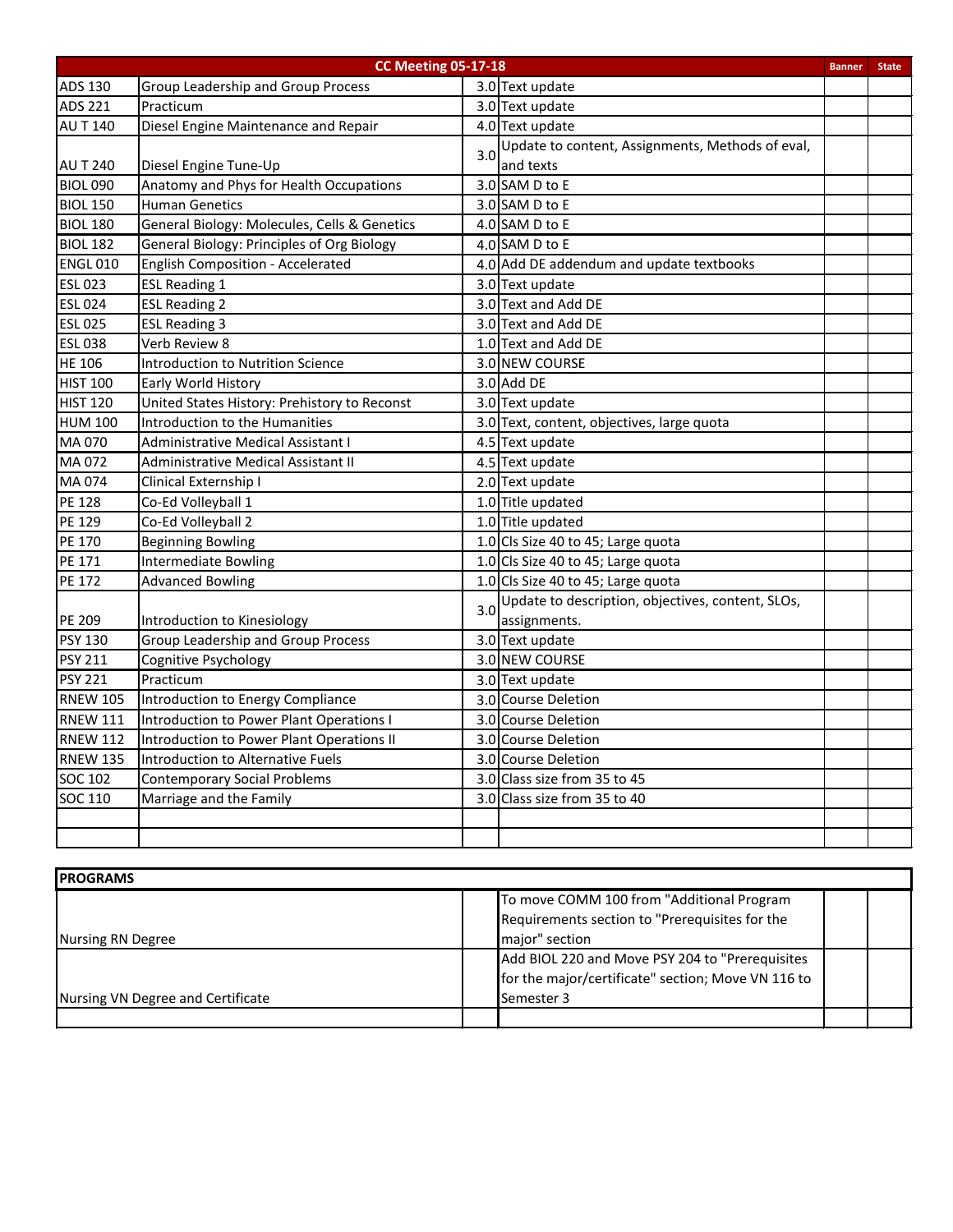==================================================================================

*NOTE: This form is to be used to revise textual catalog information.*  **Proposed change in catalog information EFFECTIVE YEAR** 2018-2019 ACTION REQUESTED: Catalog Revision JUSTIFICATION: To revise Admission – Eligibility and Application sections CURRENT LOCATION: Pg 12 Ceneral Catalog Page(s): Page(s) 12

## **Eligibility**

*\*Add a new number 5 and move the remaining items down to 6 and 7.*

**5. Dual Enrollment/Special Admit:** A high school student who takes IVC courses offered at their high school, and who is recommended by their counselor or principal for one to fifteen units of work (must also have parental consent). A Special Admit Student Dual Enrollment Application must be submitted along with the IVC Application for Admission. Deadline dates for each term are noted on the application.

## **Application**

# *\*Add 3rd category under Admission of Special Students in Grades 11-12*

## **Admission of Dual Enrollment Students in Grades 10-12**

Each semester, prior to being allowed to register, students who wish to take IVC classes offered on the high school campus must complete the Special Admit Student Dual Enrollment Application (available from high school counselors). Deadline dates for each term are noted on the application. Dual Enrollment students must also meet course prerequisites.

For more information, please contact the Associate Dean/Special Projects, Betsy Lane at (760) 355-6481.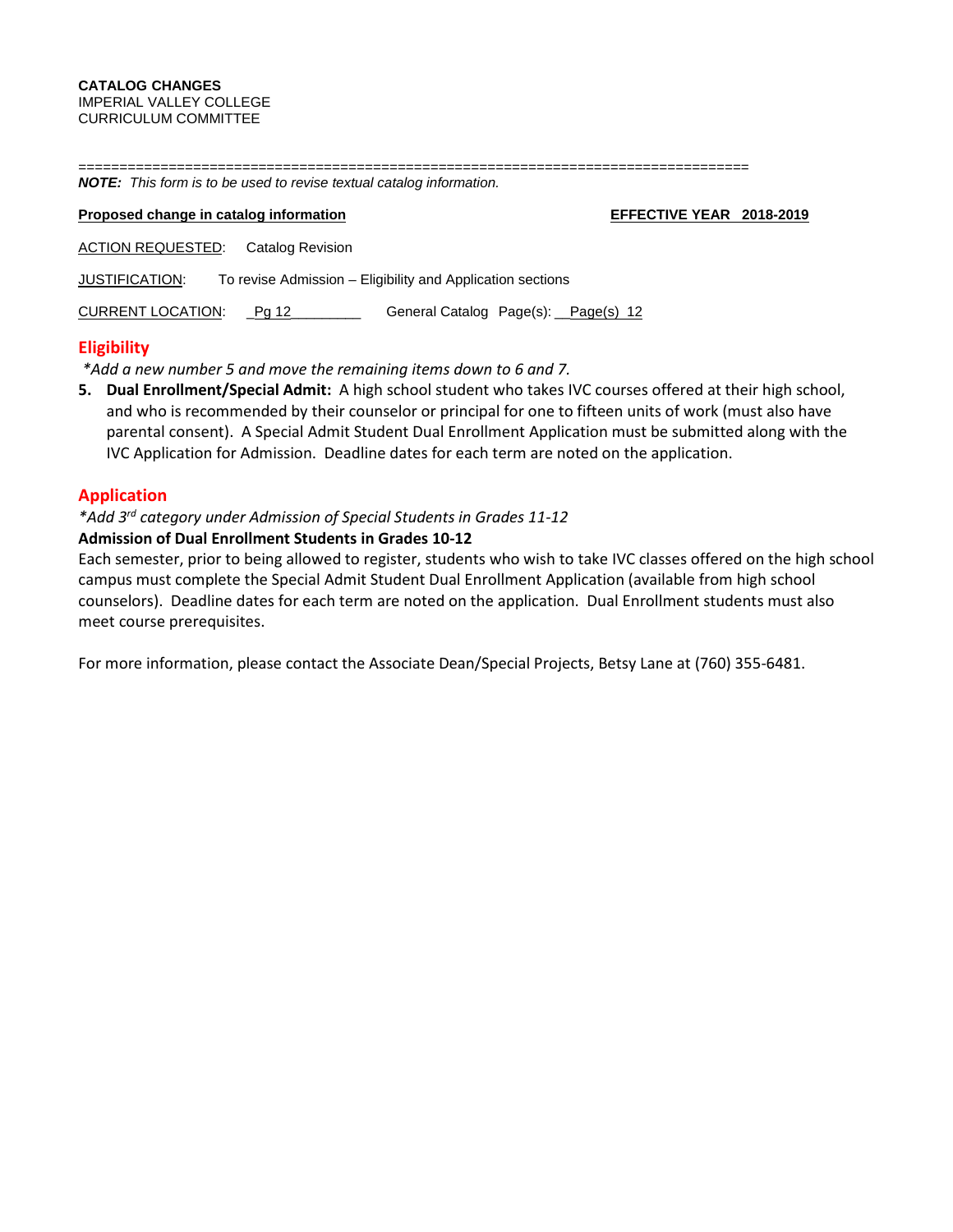| <b>NOTE:</b> This form is to be used to revise textual catalog information. |                                     |  |  |  |  |  |  |  |
|-----------------------------------------------------------------------------|-------------------------------------|--|--|--|--|--|--|--|
| Proposed change in catalog information                                      | EFFECTIVE YEAR 2018-2019            |  |  |  |  |  |  |  |
| <b>ACTION REQUESTED:</b><br>Catalog Revision                                |                                     |  |  |  |  |  |  |  |
| To revise the section "Transfer Planning"<br>JUSTIFICATION:                 |                                     |  |  |  |  |  |  |  |
| <b>CURRENT LOCATION:</b><br>Pa 53                                           | General Catalog Page(s): Page(s) 53 |  |  |  |  |  |  |  |
|                                                                             |                                     |  |  |  |  |  |  |  |

# **Transfer Planning**

Imperial Valley College offers many courses that apply toward transfer credit at baccalaureate degree granting institutions. The Transfer Center is a resource center for students who desire to earn a bachelor's degree at a university after attending Imperial Valley College. The Transfer Center provides access to: university catalogs, student computer work stations, university informational brochures, university representative appointments, college fair events and transfer advising. The Transfer Center houses information on articulation agreements indicating courses that will fulfill general education, lower division major and elective requirements at universities. Workshops are offered outlining transfer requirements and to provide guidance submitting university applications.

Students should identify their transfer goal and enroll in transferable courses to fulfill general education and major preparation courses as early as possible. Questions regarding transfer can be discussed with Imperial Valley College counselors and the Transfer Center Director. Students interested in transfer should meet with a counselor to identify the courses needed to transfer and develop an educational plan. The Transfer Center is located in building 100, and can be reached by phone at (760) 355-6274. Information can be accessed online at [www.imperial.edu/students/transfer-center.](http://www.imperial.edu/students/transfer-center)

## **Components of Transfer**

Transfer students are those who attend community college to complete lower division major and general education requirements and then continue their education at a university in order to earn a bachelor's degree.

## **A. Identifying your Transfer Goal**

## **Determine your Career Objective:**

The type of degree you earn and your choice of major will be determined by your career goal.

## **Decide on your Major:**

Transfer students will complete courses in a chosen area of academic study. These courses are known as major courses. Your choice of major should be informed by your career goal.

## **Select your University:**

It is recommended that students research university choices. This can be done through online searches, meeting with the university representative available in the Transfer Center, talking with university alumni and attending campus tours. It is recommended transfer students apply to multiple universities.

## **B. Transfer Educational Planning**

In order to reach the 60 units necessary to transfer to the CSU and UC system, transfer students will complete major preparation and general education courses.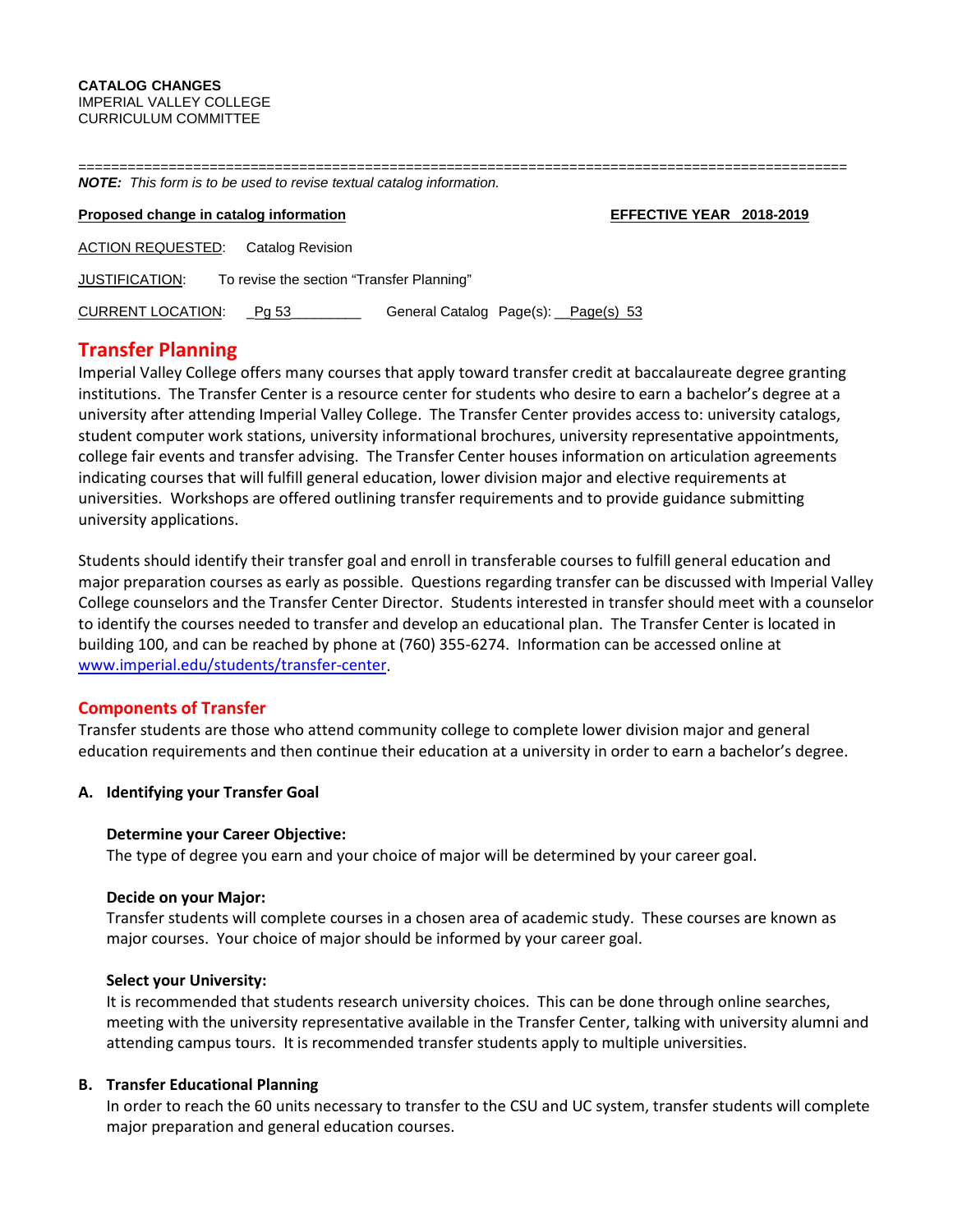## **Major Preparation:**

Universities may require specific lower-division courses be completed in order to be eligible for admission to a major upon transfer. To view the lower division major requirements for public universities in California and determine the IVC courses that meet these requirements visi[t www.assist.org.](http://www.assist.org/) The Assist website is an articulation repository that stores articulation agreements between all California Community Colleges and the California public universities. The term "articulation" refers to the process whereby one course (or set of courses) offered at one institution is accepted as equivalent or in lieu of a comparable course at another.

## **General Education Requirements**

General education coursework is required for all students pursuing a bachelor's degree. Each university has a different general education pattern. Students can consult the university catalog to determine native pattern general education requirements. Imperial Valley College students can choose from the following transfer general education pattern choices:

- 1. Complete specific requirements for an individual university.
- 2. Complete the approved Intersegmental General Education Transfer Curriculum (IGETC) pattern of courses. The IGETC is accepted at all CSU campuses, most UC campuses, and some private and out of state institutions.
- 3. Complete the approved California State University General Education and Breadth pattern of lowerdivision courses. The CSU GE-B pattern is acceptable at all CSU campuses and some private and out of state institutions.

Transfer students should work with a counselor to determine the general education pattern that fits their academic goal.

## **Electives**

Electives are additional courses taken once all requirements have been fulfilled to reach the required number of units needed to transfer. Transfer students must make sure that electives selected are transferable to the system in which the student intends to transfer (CSU or UC). To determine course transferability, consult the course description in the IVC catalog.

## **C. Applying to the University**

It is necessary to apply to public universities in California approximately a year in advance of the expected transfer term. Transfer students should visit<https://www2.calstate.edu/apply> to access CSU application deadlines and [http://admission.universityofcalifornia.edu](http://admission.universityofcalifornia.edu/) for UC application deadlines. For more information contact the IVC Transfer Center at (760) 355-6274 or access information online at [www.imperial.edu/students/transfer-center.](http://www.imperial.edu/students/transfer-center)

## **Transfer Resources**

## **Private and Independent Colleges and Universities**

There are hundreds of regionally accredited private and independent colleges and universities throughout the United States. Admission requirements are different at each private and independent university. Admission requirements and deadlines can be researched in the Transfer Center. Go t[o www.aiccu.edu](http://www.aiccu.edu/) to access information on the private and independent colleges in the state of California.

## **Hispanic-Serving Institutions (HACU)**

There are 193 member HACU institutions located in the United States and Puerto Rico. California is home to 54. To be considered a Hispanic Serving institution, 25 percent of the student population must be Hispanic. The Hispanic Association of Colleges and Universities (HACU) is a national educational association that represents colleges and universities committed to Hispanic higher education success. Go to [https://www.hacu.net](https://www.hacu.net/) to access information on member institutions.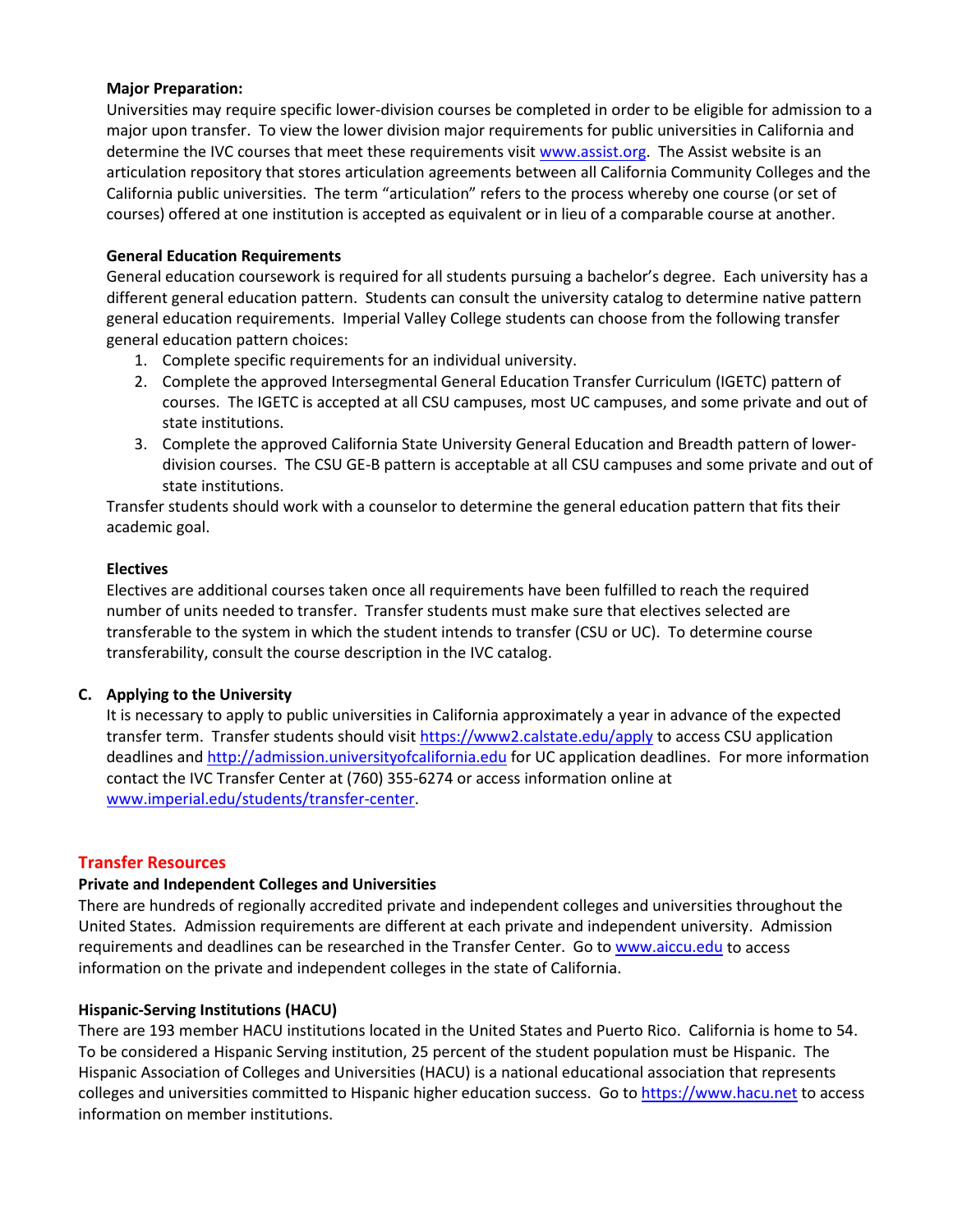## **Historically Black Colleges and Universities (HBCU)**

There are over 125 HBCU institutions in the United States. HBCU institutions were founded prior to 1964 with the principle mission of educating black Americans. To access a list of member institutions and learn about admission requirements go to [http://hbcuconnect.com.](http://hbcuconnect.com/)

## **Tribal Colleges and Universities**

There are 35 federally recognized Tribal Colleges and Universities in the United States who offer two-year degrees in over 200 disciplines. Information on member schools can be found at [https://sites.ed.gov/whiaiane/tribes](https://sites.ed.gov/whiaiane/tribes-tcus/tribal-colleges-and-universities)[tcus/tribal-colleges-and-universities.](https://sites.ed.gov/whiaiane/tribes-tcus/tribal-colleges-and-universities) Bachelor's and master's degrees are also offered at select institutions. The Tribal colleges and universities are mainly located in the med and southwestern United States.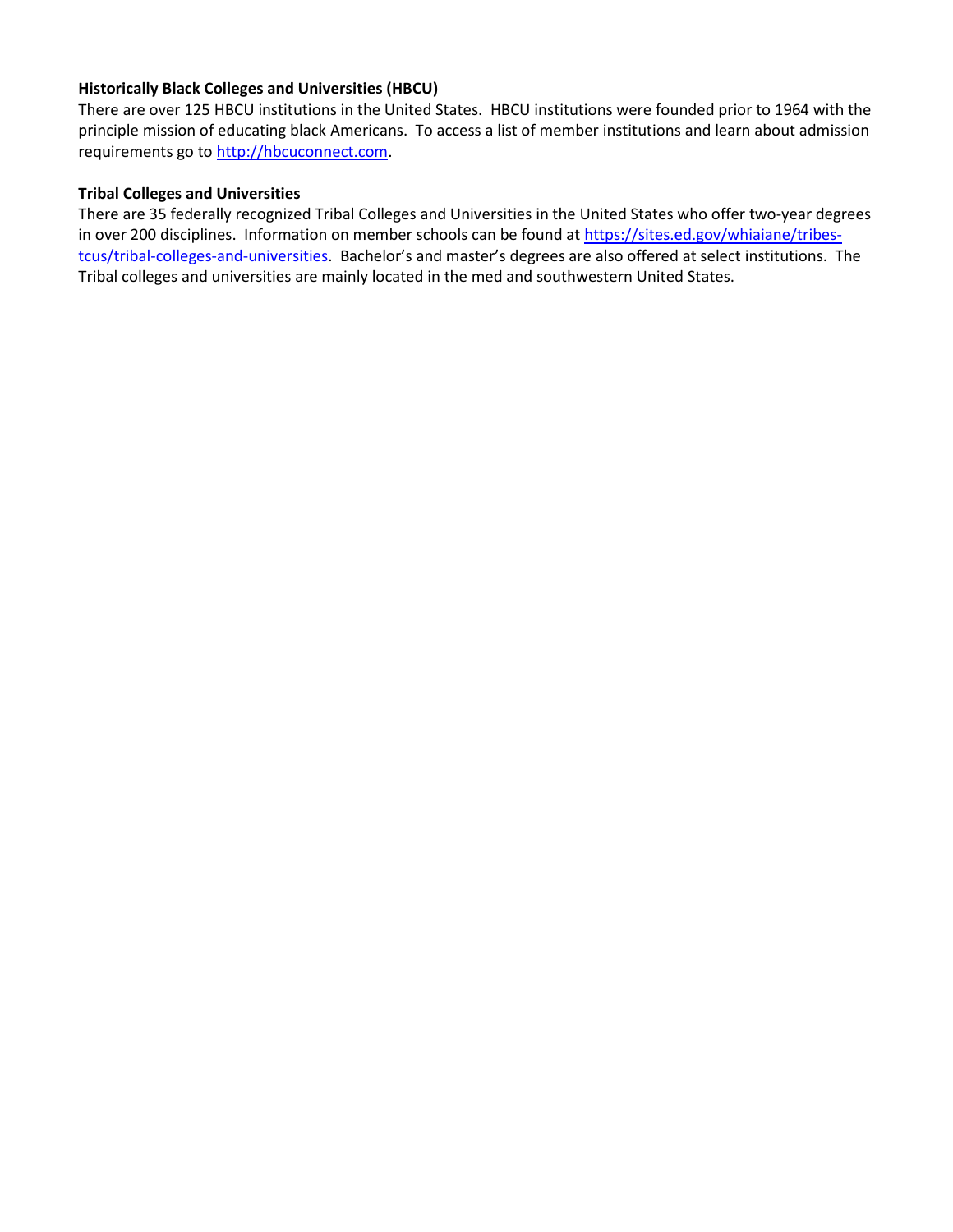# **ASSOCIATE DEGREE GRADUATION REQUIREMENTS FOR IMPERIAL VALLEY COLLEGE 2018-2019 ACADEMIC YEAR**

**I. ASSOCIATE DEGREE (Associate in Arts (AA) or Associate in Science (AS) Only) - Select a Degree/Major (See IVC Catalog or a Counselor)**

*NOTE: Effective for all students admitted to a community college for Fall 2009 or thereafter, each course counted toward the unit requirement for the major or area of emphasis must be completed with a grade of "C" or better.*

**II. UNITS, G.P.A., FINANCIAL OBLIGATIONS, AND RESIDENCE REQUIREMENTS**

- **A. Sixty (60) degree-applicable units**
- **B. G.P.A. of 2.0 or better for all degree-applicable college work**
- **C. Settlement of all financial obligations to the college**
- **D. Twelve (12) degree-applicable units in residence at IVC**

#### **III. INSTITUTIONAL REQUIREMENTS**

**A. American Institutions Political Science 102 AND One course selected from: History 120 OR History 121**

- **B. Health Education: Health Education 102 or Health Education 100 (Veterans Only)** *NOTE: This requirement is waived for students who have completed the ADRN or LVN major coursework.*
- **C. Physical Education 100 (2.0 Units) and One (1) Physical Education Activity Course (1.0 Unit)**

#### **IV. STATE COMPETENCY REQUIREMENTS**

- **A. Math Competency: Transfer level placement or satisfactory completion of MATH 091 or higher level course with a grade of "C" or better.**
- **B. Reading and Written Competency: Transfer level placement or ENGL 110 or any course fulfilling the A1 requirement with a grade of "C" or better.**

#### **V. GENERAL EDUCATION REQUIREMENTS**

**A minimum of eighteen (18.0) semester units is required. To include a minimum of six (6.0) semester units in Area A (one course from part 1 and one course from part 2); a minimum of three (3.0) semester units from Area B; a minimum of three (3.0) semester units from Area C; and, a minimum of three (3.0) semester units in Area D. In Area E, three (3.0) semester units are to be selected from any of the four areas (A, B, C or D) as determined by student's option.** 

| А. | <b>LANGUAGE AND RATIONALITY</b> |                                                   |     |                                                |              |             | <b>NATURAL SCIENCE</b><br>B.                    |                       |                                    |            |  |  |
|----|---------------------------------|---------------------------------------------------|-----|------------------------------------------------|--------------|-------------|-------------------------------------------------|-----------------------|------------------------------------|------------|--|--|
|    | 1.                              | English Composition (3.0-4.0 semester/4.0 quarter |     |                                                | <b>Units</b> |             | Units: 3.0 semester/4.0 quarter units required. |                       |                                    |            |  |  |
|    |                                 |                                                   |     | units required with a grade of "C" or better)  |              |             | AG/ENVS                                         | 110                   | <b>Environmental Science</b>       | 3.0        |  |  |
|    |                                 | <b>ENGL</b>                                       | 110 | <b>Composition and Reading</b>                 | 4.0          |             | AG                                              | 120                   | Soil Science                       | 3.0        |  |  |
|    |                                 |                                                   |     |                                                |              |             | AG                                              | 140                   | Principles of Plant Science        | 4.0        |  |  |
|    | 2.                              |                                                   |     | <b>Communication &amp; Analytical Thinking</b> |              |             | AG                                              | 170                   | Entomology                         | 3.0        |  |  |
|    |                                 | Units: 3.0 semester/4.0 quarter units required.   |     |                                                |              | <b>ANTH</b> | 100                                             | Physical Anthropology | 3.0                                |            |  |  |
|    |                                 | <b>BUS</b>                                        | 260 | <b>Business Communications</b>                 | 3.0          |             | <b>ASTR</b>                                     | 100                   | Principles of Astronomy            | 3.0        |  |  |
|    |                                 | <b>CIS</b>                                        | 101 | Introduction to Information Systems            | 3.0          |             | <b>BIOL</b>                                     | 090                   | Anat & Physio for Hlth Occu        | 3.0        |  |  |
|    |                                 | <b>CIS</b>                                        | 202 | Programming in C++                             | 3.0          |             | <b>BIOL</b>                                     | 100                   | Principles of Biological Sci       | 4.0        |  |  |
|    |                                 | <b>CIS</b>                                        | 212 | Web Development Programming                    | 3.0          |             | <b>BIOL</b>                                     | 120                   | General Zoology I                  | 4.0        |  |  |
|    |                                 | <b>CIS</b>                                        | 214 | PHP and MySQL                                  | 3.0          |             | <b>BIOL</b>                                     | 122                   | General Zoology II                 | 4.0        |  |  |
|    |                                 | COMM                                              | 100 | Oral Communication                             | 3.0          |             | <b>BIOL</b>                                     | 140                   | General Botany                     | 3.0        |  |  |
|    |                                 | * COMM                                            | 125 | Interpersonal Communication                    | 3.0          |             | <b>BIOL</b>                                     | 150                   | <b>Human Genetics</b>              | 3.0        |  |  |
|    |                                 | <b>COMM</b>                                       | 180 | Argumentation & Debate                         | 3.0          |             | <b>BIOL</b>                                     | 180                   | Gen Biol: Molecules/Cells/Genetics | 4.0        |  |  |
|    |                                 | <b>CS</b>                                         | 170 | Introduction to Unix/Linux                     | 3.0          |             | <b>BIOL</b>                                     | 182                   | Gen Biol: Prin of Organismal       | 4.0        |  |  |
|    |                                 | CS                                                | 221 | Intro to Obj-Orient Prog in Java               | 3.0          |             | <b>BIOL</b>                                     | 200                   | Biology Human Anat & Physio I      | 4.0        |  |  |
|    |                                 | CS                                                | 231 | Introduction to Data Structures                | 3.0          |             | <b>BIOL</b>                                     | 202                   | Human Anat & Physio II             | 4.0        |  |  |
|    |                                 | $\mathsf{CS}\phantom{0}$                          | 281 | Assembly Lang and Machine Org                  | 3.0          |             | <b>BIOL</b>                                     | 204                   | Human Anatomy                      | 4.0        |  |  |
|    |                                 | <b>ENGL</b>                                       | 201 | <b>Advanced Composition</b>                    | 3.0          |             | <b>BIOL</b>                                     | 206                   | Human Physiology                   | 4.0        |  |  |
|    |                                 | <b>ENGL</b>                                       | 250 | <b>Creative Writing</b>                        | 3.0          |             | <b>BIOL</b>                                     | 220                   | <b>General Microbiology</b>        | 5.0        |  |  |
|    | $\star$                         | <b>ENGL</b>                                       | 270 | Introduction to Linguistics                    | 3.0          |             | <b>CHEM</b>                                     | 100                   | Intro to Chemistry                 | 4.0        |  |  |
|    |                                 | <b>JRN</b>                                        | 100 | Introduction to Journalism                     | 3.0          |             | <b>CHEM</b>                                     | 160                   | Intro to Gen, Organic & BioChem    | 5.0        |  |  |
|    |                                 | <b>JRN</b>                                        | 101 | Multimedia News Writing & Reporting            | 3.0          |             | <b>CHEM</b>                                     | 200                   | Gen Inorganic Chemistry I          | 5.0        |  |  |
|    |                                 | <b>MATH</b>                                       | 110 | Number Systems in Elementary Math              | 3.0          |             | <b>CHEM</b>                                     | 202                   | General Inorganic Chemistry II     | 5.0        |  |  |
|    |                                 | <b>MATH</b>                                       | 112 | Geometry in Elementary Mathematics             | 3.0          |             | <b>CHEM</b>                                     | 204                   | Organic Chemistry                  | 5.0        |  |  |
|    |                                 | <b>MATH</b>                                       | 119 | <b>Elementary Statistics</b>                   | 4.0          |             | <b>CHEM</b>                                     | 206                   | Organic Chemistry II               | 5.0        |  |  |
|    |                                 | <b>MATH</b>                                       | 122 | <b>Finite Mathematics</b>                      | 4.0          |             | ENVS/AG                                         | 110                   | <b>Environmental Science</b>       | 3.0        |  |  |
|    |                                 | <b>MATH</b>                                       | 140 | Trigonometry                                   | 3.0          |             | <b>GEOG</b>                                     | 100                   | <b>Physical Geography</b>          | 3.0        |  |  |
|    |                                 | <b>MATH</b>                                       | 150 | College Algebra                                | 4.0          |             | <b>GEOG</b>                                     | 111                   | Physical Geography Lab             | 1.0        |  |  |
|    |                                 | <b>MATH</b>                                       | 170 | Introductory Calculus w/Applications           | 4.0          |             | <b>GEOL</b>                                     | 100                   | <b>General Geology</b>             | 4.0        |  |  |
|    |                                 | <b>MATH</b>                                       | 190 | Pre-Calculus                                   | 5.0          |             | <b>GEOL</b>                                     | 110                   | Earth & Space Science              | $3.0\,$    |  |  |
|    |                                 | <b>MATH</b>                                       | 192 | Analytic Geometry and Calculus I               | 4.0          |             | <b>GEOL</b>                                     | 130                   | Climate and Weather                | 3.0<br>3.0 |  |  |
|    |                                 | <b>MATH</b>                                       | 194 | Analytic Geometry and Calculus II              | 4.0          |             | PHSC                                            | 110                   | <b>Physical Science</b>            |            |  |  |
|    |                                 | <b>MATH</b>                                       | 210 | <b>Multivariable Calculus</b>                  | 4.0          |             | <b>PHYS</b>                                     | 200                   | <b>General Physics I</b>           | 4.0<br>4.0 |  |  |
|    |                                 | <b>MATH</b>                                       | 220 | <b>Elementary Differential Equations</b>       | 3.0          |             | <b>PHYS</b>                                     | 202                   | <b>General Physics II</b>          | 4.0        |  |  |
|    |                                 | <b>MATH</b>                                       | 230 | Intro to Linear Equations w/apps               | 3.0          |             | <b>PHYS</b>                                     | 204                   | <b>General Physics III</b>         | 3.0        |  |  |
|    |                                 | <b>MATH</b>                                       | 240 | <b>Discrete Mathematics</b>                    | 3.0          |             | <b>PSY</b>                                      | 200                   | <b>Biological Psychology</b>       |            |  |  |
|    |                                 | PHIL                                              | 106 | Logic                                          | 3.0          |             |                                                 |                       |                                    |            |  |  |
|    |                                 | <b>PSY</b>                                        | 214 | Statistical Methods in Behavioral Sci          | 4.0          |             |                                                 |                       |                                    |            |  |  |
|    |                                 | <b>READ</b>                                       | 111 | Read IV: Analytical & Critical Reading         | 3.0          |             |                                                 |                       | Continued on the Back              |            |  |  |



**The Imperial Valley College (IVC) catalog has a complete description of courses, college policies and requirements. The IVC catalog is available on-line.**